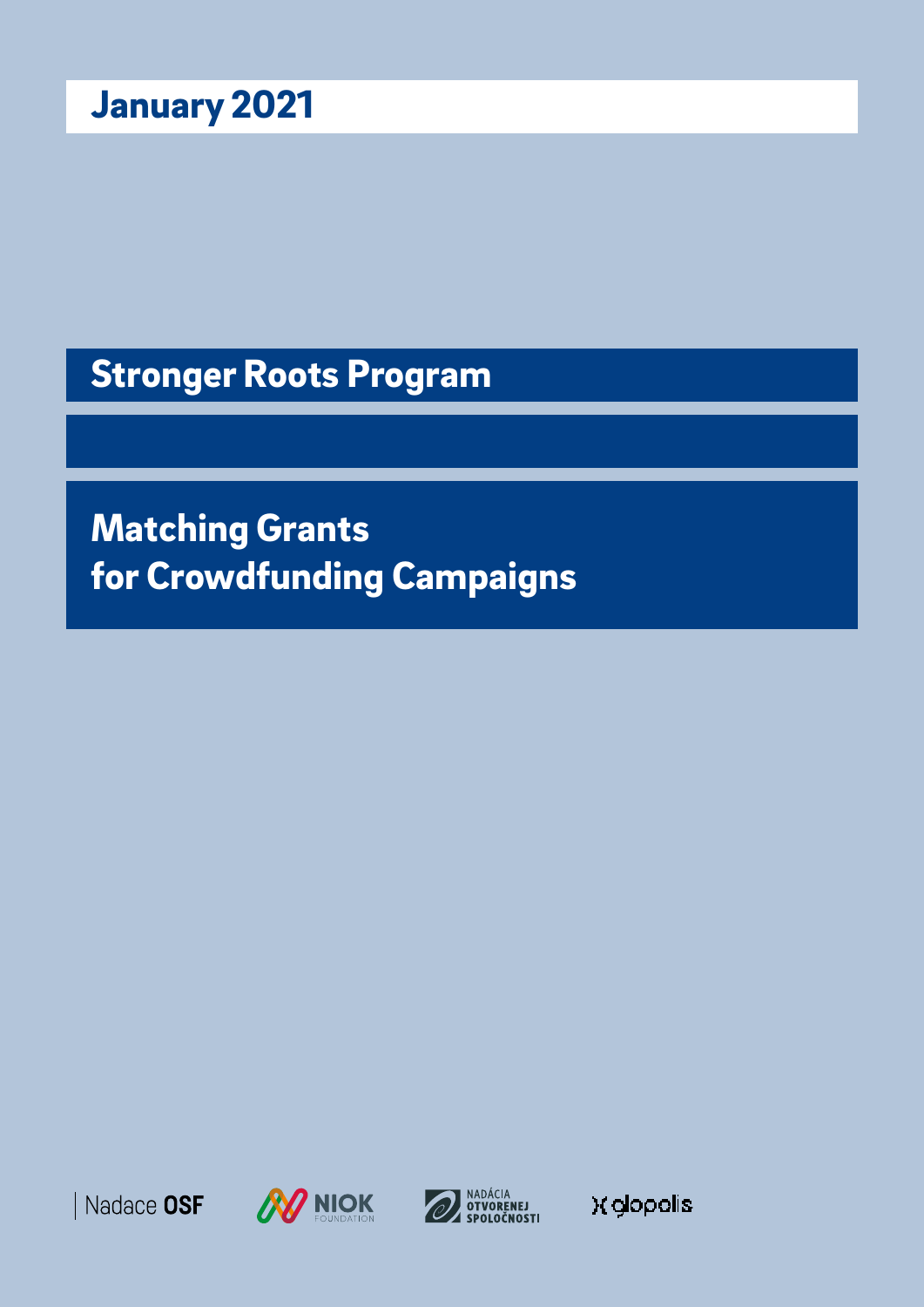The Stronger Roots Program is aimed at increasing the organizational and network resilience of civil society organizations in the Czech Republic, Slovakia and Hungary and embed them in the societies in which they operate. The program is administered by a consortium of Open Society Fund Prague (CZ), Open Society Foundation Bratislava (SK), Glopolis (CZ) and the NIOK Foundation (HU).

Since January 2019, the Stronger Roots Program has been supporting 35 grantees from Slovakia, Czech Republic and Hungary, to strengthen their constituencies. In order to motivate the grantees to implement the new knowledge and approach into the practice, the Stronger Roots Program **is now announcing matching grants for crowdfunding campaigns** organized by its grantees.

**What is a crowdfunding campaign:** Crowdfunding is a method of raising funds for your project or activity from a large number of people primarily online via social media and crowdfunding platforms. The method demands actively approaching a large pool of individuals, using their networks for greater reach and exposure, presenting a good story why the funds are needed and convincing them to donate.

**Do you want to apply? If yes, please read carefully the following guidelines.**

# **Who can apply?**

The matching grants are **available to all 35 grantees of the Stronger Roots Program who decide to organize a crowdfunding campaign** aimed at raising funds for their organizations or their specific projects / products or activities. However, organizing the campaign and applying for a matching grant **is not mandatory** under the Stronger Roots Program - you should consider by yourself whether crowdfunding is or is not a tool that fits in your organization's fundraising strategy and if you have necessary capacities. You can definitively apply even if you do not have such a campaign planned in the current Stronger Roots project, however please note that if the crowdfunding campaign is an extra activity compared to your original project plan it should not affect the original activities and goals in any way.

### **What will you have to do?**

If your organization decides to apply, **you will be fully responsible for organizing your own crowdfunding campaign from the beginning till the end**. That means you will have to come up with an idea on the crowdfunding focus, choose a crowdfunding platform or method, set your financial goal and a specific timeframe, a deadline by which the target amount needs to be met. Then you will have to prepare an effective campaign plan, launch the campaign, approach your supporters and communicate with your donors. For financing the campaigns, you will have to use your own organizations´s finance or funds allocated within your existing Stronger Roots grants. The Stronger Roots Program cannot provide you with any more funds for organizing the campaign!

# **How can your campaign look like?**

You can choose a crowdfunding platform or crowdfunding method according to your preference. You can even decide not to use any platform, but organize the crowdfunding campaign on your own website - however, in this case we strongly recommend using a transparent account so that the donations are clearly visible. If you decide so, your campaign can also include online peer-to-peer fundraising. Whichever method you choose, however, the communication campaign is the key to the success of your crowdfunding! Make a thorough communication plan (whom you will address, how and at which moments) and put all your efforts and energy to tell (and repeat) your crowdfunding story to your audience throughout the course of your campaign.

Crowdfunding is also sometimes connected with rewards for the donors, however this is not among our conditions - if you decide to do so, please think carefully whether you have anything meaningful and cost/ work-effective to offer.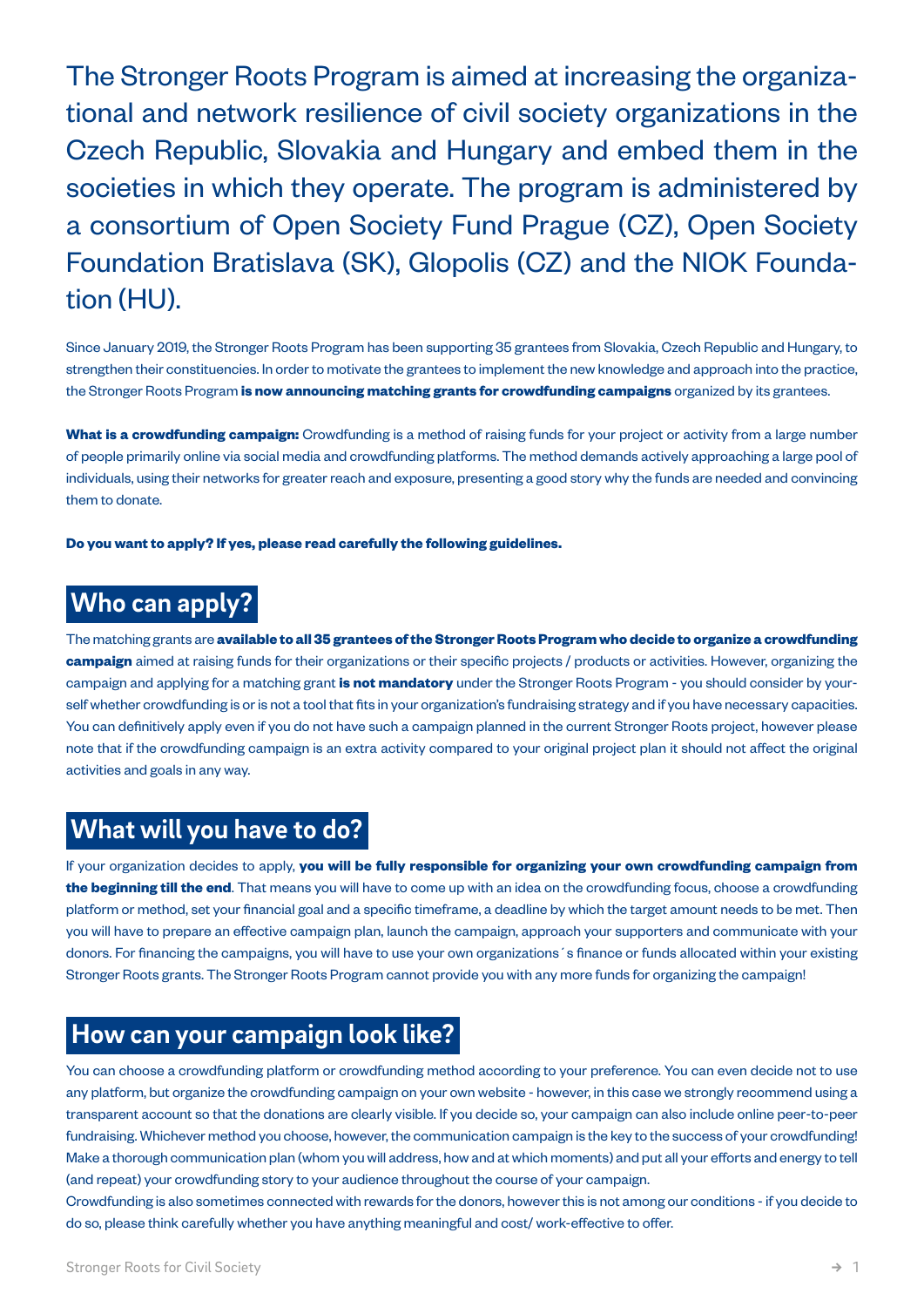# **Eleven basic tips how to make a successful crowdfunding campaign:**



Please find more detailed explanations and other resources here: [https://blog.techsoup.org/posts/8-tips-on-how-to-run-a-suc](https://blog.techsoup.org/posts/8-tips-on-how-to-run-a-successful-crowdfunding-campaign)[cessful-crowdfunding-campaign](https://blog.techsoup.org/posts/8-tips-on-how-to-run-a-successful-crowdfunding-campaign)

# **How do the matching grants work and how much will I get?**

When you are preparing your campaign, you have to set up (and publicly announce) the target amount (that is the amount of funds you want to raise in your campaign) and the deadline by which you need to raise it. If you are successful, the Stronger Roots Program may provide you with a matching grant amounting to your target amount (up to the maximum limit of 5000 Euro). However, please choose your target amount carefully, because the matching funds depend on whether you reach the target amount of your campaign or not according to this scheme:

| How much you raise in your campaign<br>from your supporters | How much you will get from the<br><b>Stronger Roots Program</b>                          | How much you will have for funding<br>the project/activity etc. you state<br>as your crowdfunding focus |
|-------------------------------------------------------------|------------------------------------------------------------------------------------------|---------------------------------------------------------------------------------------------------------|
| You reach at least 90 %<br>of your target amount or more    | You will receive the same sum<br>as you raised<br>(up to the maximum limit of 5000 Euro) | You will have twice your raised amount                                                                  |
| You reach less than 90 %<br>of your target amount           | You will not receive any matching fund                                                   | You will have what you raise                                                                            |
| Concrete examples if your target amount is 5000 Euro:       |                                                                                          |                                                                                                         |
| You raise 4500 Euro<br>(90 % of the target amount)          | You will receive a 4500 Euro<br>matching grant                                           | You will have 9000 Euro in total                                                                        |
| You raise 3000 Euro<br>(60 % of the target amount)          | You will not receive any matching grant                                                  | You will have 3000 Euro in total                                                                        |

**The maximum amount of a matching grant in all cases is set on 5000 EUR.** And the matching grants must be used for the same purpose as stated in your crowdfunding campaign!

Please also note that the crowdfunding platforms may have their own financial guidelines - for example, some may provide you with your raised funds only in case you reach your target amount fully (if you do not reach it, they return all the donations back to the donors). In case you choose such a platform and you do not reach the target amount (that means you will not receive any funds from your supporters), we cannot provide you with any matching grant!

Generally, we recommend that you put all your efforts and contacts into reaching your target amount – if our budget allows it, we will be happy to provide those who reach 100 % of their target amount not only with the matching grant according to the above depicted scheme, but also with a special bonus.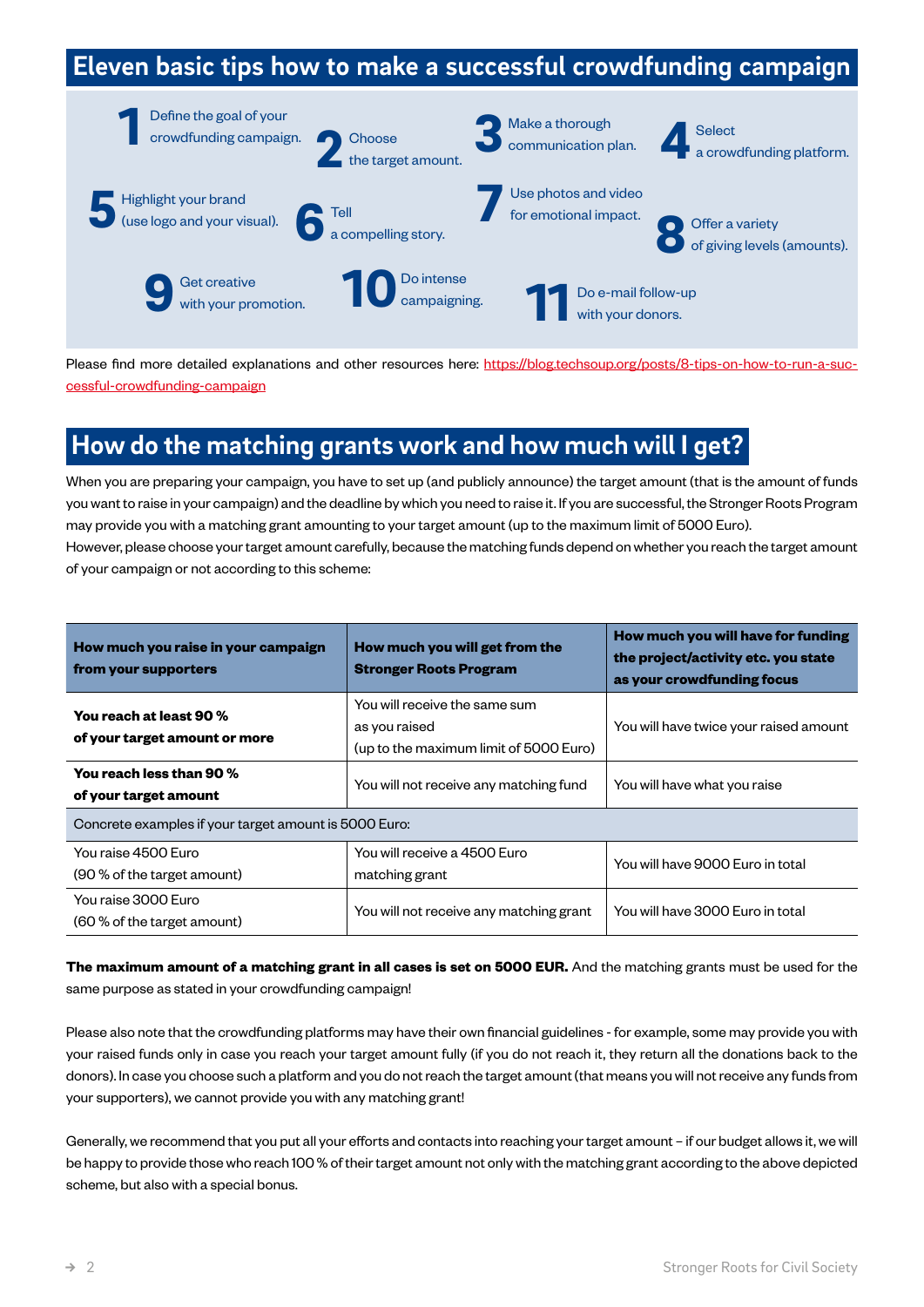# **How can you communicate the matching grant in your campaign?**

Feel free to say in your campaign that if your crowdfunding campaign is successful and you reach your target amount, the OSF Prague / OSF Bratislava will double the funds from the Stronger Roots Program.

# Please choose carefully your target amount!

- **→** Your crowdfunding target needs to be a balance between **what you need to raise** to make your idea happen and **what you think you can raise** from your crowd.
- **→** Don't forget that on many crowdfunding platforms, fees will be deducted from your raised amount.
- **→** If you opt for having rewards for donors, calculate the amount of money you need to fulfil your rewards too.
- **→** Consult the campaign goal, the target amount and the means of approaching supporters with your mentor, consultants or the crowdfunding platform operators.
- **→ Be bold, but realistic!** Raising 5000 EUR in a crowdfunding campaign is not as easy as it may seem, especially if you have not had previous experience with crowdfunding or online fundraising. Remember also that you can always raise more and stretch your target to a bigger number once you hit 100 %.

### We advise you to set rather lesser amounts which are realistic to achieve instead of longing for a full 5000 EUR just because it is offered.

## **How can you apply?**

The application process has several phases. First, you will be asked to submit a brief campaign plan, then you will receive a chance to discuss it with experienced consultants and peers from other organizations in the Stronger Roots Program and at the end, you will submit the final campaign plan which will both lead you in managing your campaign, and help the Stronger Roots Program administrators to monitor it.

### **Campaign plan form you need to complete is attached.**

### **Timeline of actions:**

*Here is the general timeline for the matching grants and crowdfunding campaigns. However, if any of the grantees have good reasons to organize the campaign earlier (for example in the spring of 2021), we may be flexible and allow exceptions – if this is your case, please contact your Stronger Roots contact person immediately.*

### **March 1, 2021**

Please submit the completed form to your country coordinator (please see below) by e-mail (if you plan your campaign in spring 2020 already, please contact us as soon as possible).

### **March - May 2021**

After submitting the campaign plan, all applicants will be asked to further discuss and polish their campaign plans through peer-learning and professional consultancy provided by the Stronger Roots Program.

### **June 16, 2021**

Please submit a final campaign plan.

### **July 2021 – January 2022**

This is the period when your campaigns will be on. All campaigns must end before January 31, 2022 (that means, supporters can donate only before this date).

### **After the end of your campaign**

You will be provided with the matching grant by OSF Prague / OSF Bratislava based on a contract. The funds are to be used exclusively for your crowdfunding goal.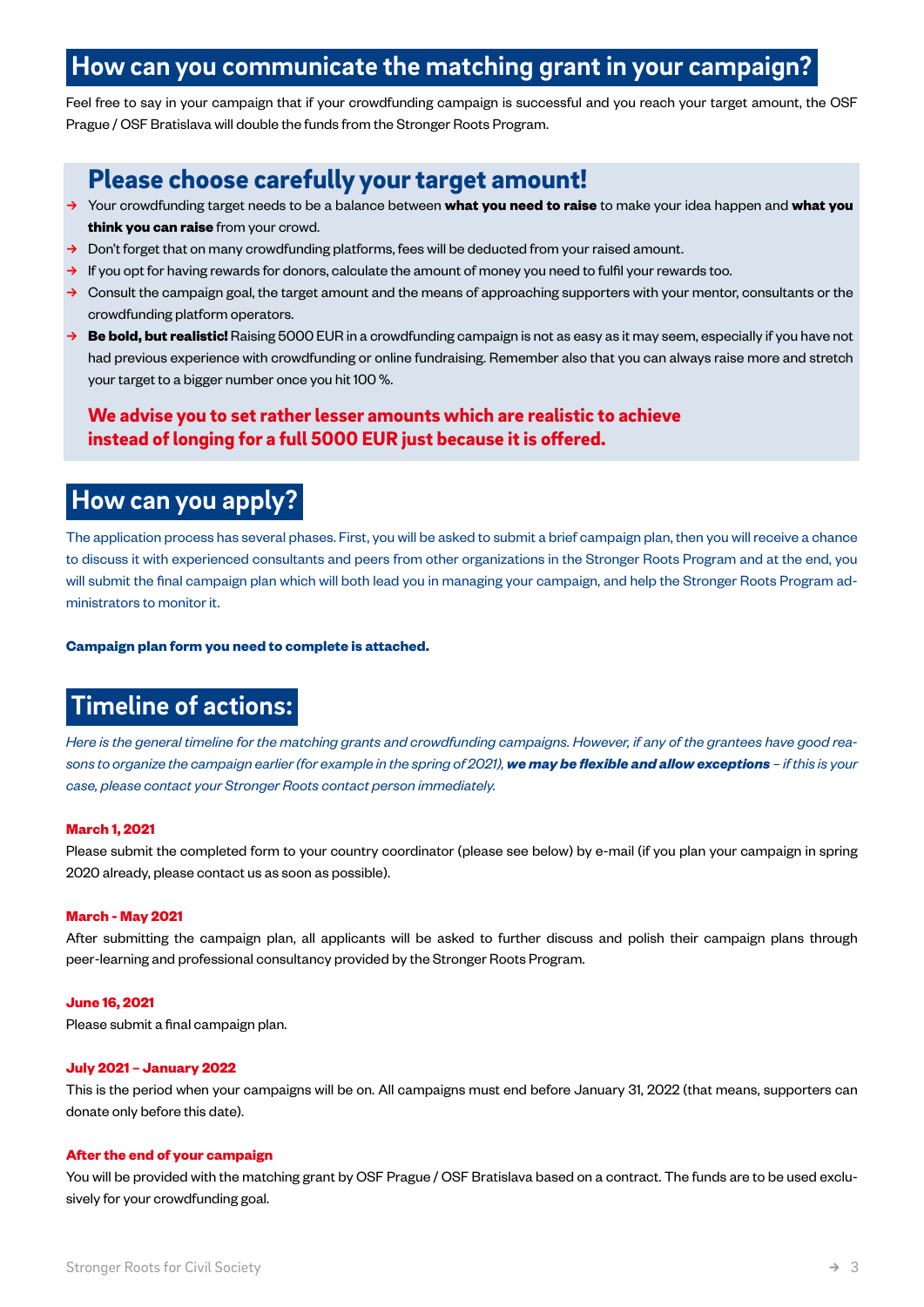# **Contact Persons**

**Czech Republic:** Michael Adamec [michael.adamec@osf.cz](mailto:michael.adamec@osf.cz) **Hungary: Renáta Scheili [r.scheili@niok.hu](mailto:r.scheili@niok.hu) Slovakia:** Ondrej Škvarenina **[ondrej.skvarenina@osf.sk](mailto:ondrej.skvarenina@osf.sk)** 

# **Have you reached your target amount?**

Congratulations! Stronger Roots Program will provide you with the matching grant and you can go ahead with financing your campaign goal.

But do not forget that obtaining funds is just one side of crowdfunding. Look how many people supported your campaign and who they are. You have their e-mails and you know they are interested in your activities so do not miss the opportunity and keep in touch with them. With a bit of care during some time, they may be turned into your regular donors. Good luck!